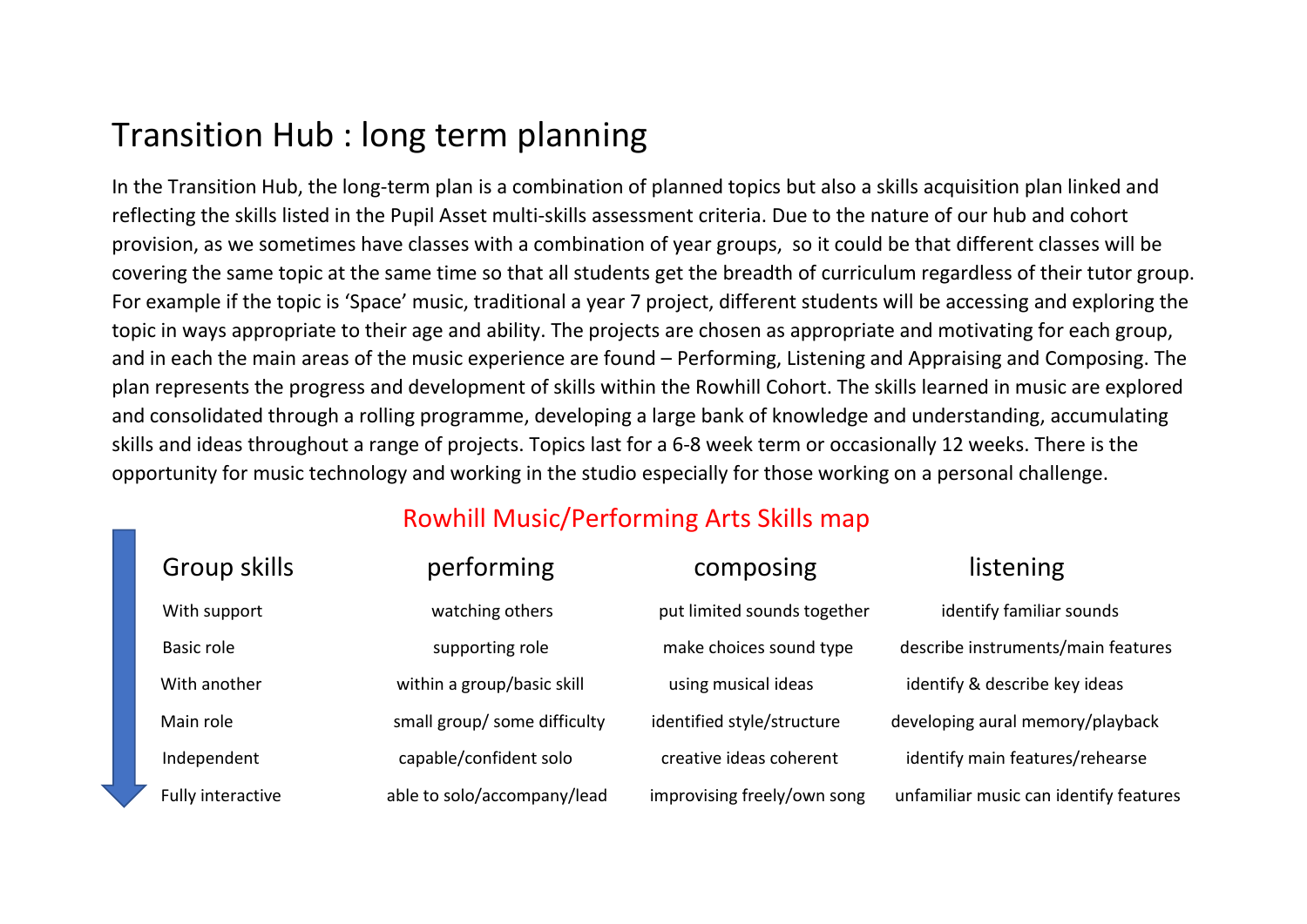|                |                                                                            | 2                                                                                                             | 3                                                                                       | 4                                                                                                        | 5                                                                                               | 6                                                                                                           |
|----------------|----------------------------------------------------------------------------|---------------------------------------------------------------------------------------------------------------|-----------------------------------------------------------------------------------------|----------------------------------------------------------------------------------------------------------|-------------------------------------------------------------------------------------------------|-------------------------------------------------------------------------------------------------------------|
|                | <b>BUILDING BRICKS</b>                                                     | <b>SOUNDSCAPES</b>                                                                                            | RHYTHM/TIME SIG                                                                         | <b>FORM/ STRUCTURE</b>                                                                                   | <b>TEXTURE/LAYERS</b>                                                                           | <b>POP SONG</b>                                                                                             |
| Τ1<br>T2<br>T3 | Pulse, pattern,<br>rhythm grids,<br>texture contrasts<br>Baseline assess - | Halloween - graphic<br>scores, conducting<br>skills, composition<br><b>Related Listening</b><br>? scary music | Exploring and<br>experiencing 'beats<br>in the bar'<br>Heavy beat 1<br>Revise pulse and | <b>Musical Structures</b><br>Exploring how<br>music can be<br>organised, classical<br>popular & devising | <b>Space music</b><br>A short project<br>looking at space<br>as inspiration for<br>composition- | <b>FEATURES</b><br><b>Film music</b><br>Exploration of the<br>role of music in films,<br>perform well known |
|                | perf/composing                                                             | trends?                                                                                                       | how the pulse can                                                                       | own ways of                                                                                              | classical, TV                                                                                   | themes create                                                                                               |
| Yr 7           | Morning/evening<br>Storm piece                                             | Sound effects piece<br>Sains saens - dance                                                                    | be grouped<br><b>OSTINATO</b><br><b>RHYTHM GRIDS</b>                                    | organising<br>Listening                                                                                  | themes popular<br>songs                                                                         | incidental music<br>Perform<br>Individual                                                                   |
|                | opposites                                                                  | macabre                                                                                                       |                                                                                         | To a variety of                                                                                          | Orchestral                                                                                      | Group                                                                                                       |
|                |                                                                            | Bach - toccata and                                                                                            |                                                                                         | styles and genres                                                                                        | instruments                                                                                     | Know melodies                                                                                               |
|                | <b>Listening assess</b>                                                    | fugue in a minor                                                                                              | Performance                                                                             | using letter cards                                                                                       |                                                                                                 | Compose                                                                                                     |
|                |                                                                            | Dies irae (vox $-$ why                                                                                        | Group piece                                                                             | to identify a range                                                                                      | Listening                                                                                       | Music to video clip                                                                                         |
|                | Consolidating:                                                             | is this creepy                                                                                                | identifying changes                                                                     | of structures                                                                                            | Analyse the way                                                                                 | Space theme                                                                                                 |
|                | Pulse<br>$\bullet$                                                         | melody in so many                                                                                             | of time sig                                                                             | already used eg                                                                                          | space music has                                                                                 | Listening                                                                                                   |
|                | Pattern                                                                    | movies)                                                                                                       | Small group $-$                                                                         |                                                                                                          | been composed                                                                                   | Peer & self- appraisal                                                                                      |
|                | <b>Beat</b>                                                                |                                                                                                               | playing in 2/3                                                                          | AB                                                                                                       | -Holst planets                                                                                  | of recordings                                                                                               |
|                | In time                                                                    | Performance<br>Project                                                                                        | different time sig &<br>changing                                                        | ABA<br><b>ABACA</b>                                                                                      | -Muse<br>-David Bowie                                                                           | Reflect on high<br>quality recordings to                                                                    |
|                | Layering                                                                   | Christmas school                                                                                              | Known melodies in                                                                       |                                                                                                          | -2001 space od                                                                                  | video extracts - how                                                                                        |
|                | Adding sound                                                               | show either direct                                                                                            | $3$ and $4$                                                                             | Performing                                                                                               | music choices                                                                                   | does it work?                                                                                               |
|                | scores<br>Performance -                                                    | involvement /                                                                                                 |                                                                                         | Using known                                                                                              |                                                                                                 |                                                                                                             |
|                | -Group piece                                                               | supporting                                                                                                    | <b>Composing</b>                                                                        | melodies to                                                                                              | Performance                                                                                     | <b>Summer Transition</b>                                                                                    |
|                | With conductor                                                             | Rehearse                                                                                                      | Two creatures                                                                           | perform different                                                                                        | 2001 fanfare                                                                                    | Hub performance                                                                                             |
|                |                                                                            | Focus                                                                                                         | meet                                                                                    | structures                                                                                               | Star Wars theme                                                                                 |                                                                                                             |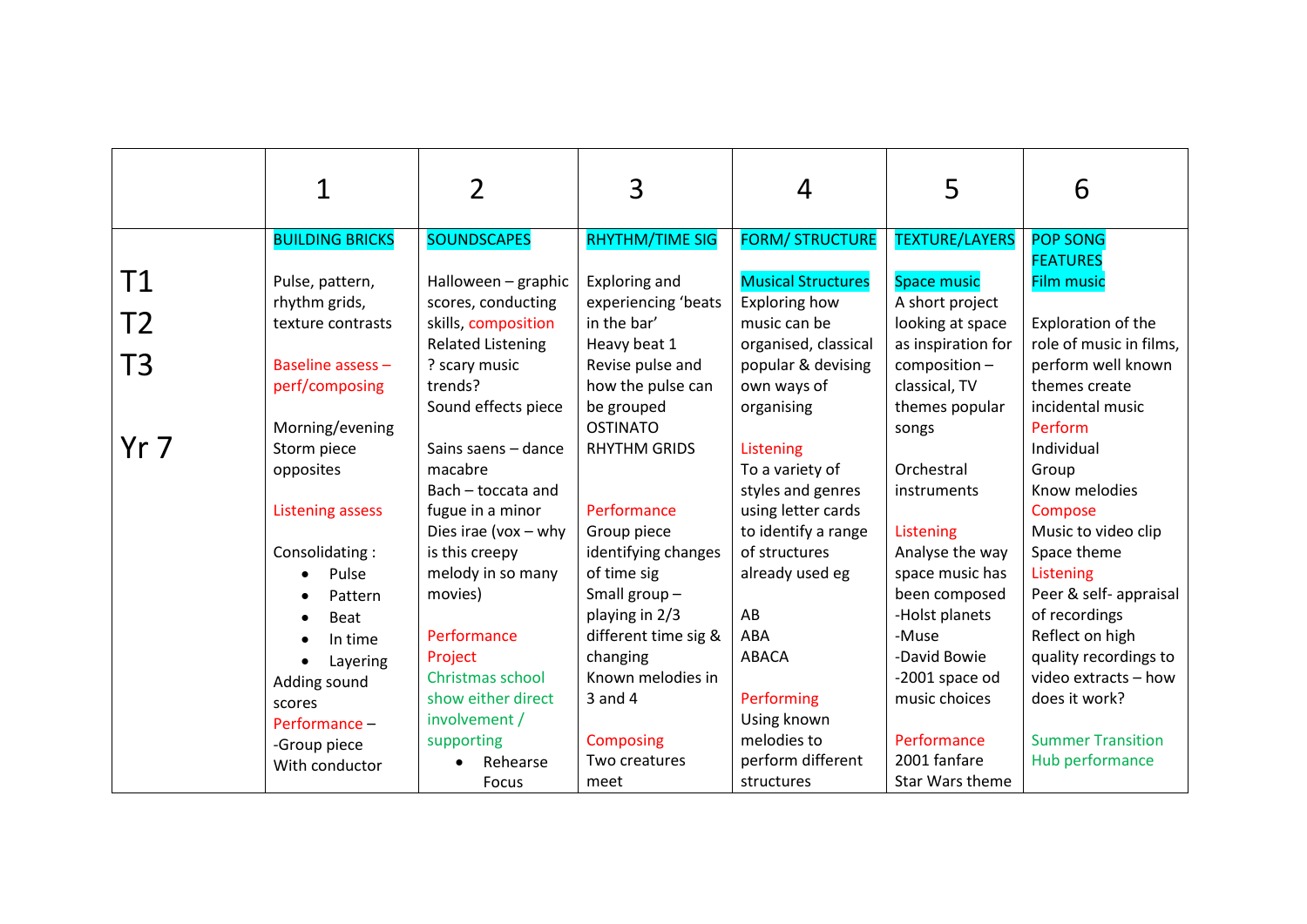| -create/compose<br>individual score, |                | Cooperation<br>community  | Different numbers<br>of legs    | Performing known<br>songs verse and | Forbidden planet               | Performance project<br>As with Christmas |
|--------------------------------------|----------------|---------------------------|---------------------------------|-------------------------------------|--------------------------------|------------------------------------------|
| perform & record                     | $\bullet$      | Group skills<br>Listening | Design your<br>monster avatar   | chorus                              | Composition                    | show<br>Full costumed                    |
|                                      |                | Waiting                   | Create music                    | Composing                           | Space theme to                 | Staged                                   |
| Listening                            |                | Cues                      | theme must match                | Using $2/3/4$                       | reflect your alien             | Rehearsed                                |
| Self & peer                          | $\bullet$      | Acting                    | physical                        | melodies of their                   | & planet                       | Ensemble work                            |
| appraisal related to                 |                | Read/learn                | appearance                      | choice - create                     | Create images                  | Singing-musical                          |
| score produced                       |                | <b>Staging</b>            | Sound / how pulse               | own structure                       | ? animation                    |                                          |
|                                      |                | Pace                      | is grouped                      | piece and record                    |                                |                                          |
| <b>Assessment project</b>            |                | Diction                   | Your meet another:              |                                     | Rowhill's got<br><b>Talent</b> |                                          |
|                                      |                | Dramatic                  | Conversation ?<br>Disagreement? | Listening<br>Peer & group           | Performance                    |                                          |
|                                      |                | interplay<br>Movement     |                                 | appraisal                           | event                          |                                          |
|                                      |                | to music                  | Rehearse & record               |                                     |                                |                                          |
|                                      |                | Music tech                |                                 |                                     |                                |                                          |
|                                      |                | tracks for                | Listen back and                 |                                     |                                |                                          |
|                                      |                | show                      | review in pairs                 |                                     |                                |                                          |
|                                      |                |                           |                                 |                                     |                                |                                          |
|                                      | All involved - |                           |                                 |                                     |                                |                                          |
|                                      |                | cohesive school           |                                 |                                     |                                |                                          |
|                                      | experience     |                           |                                 |                                     |                                |                                          |
|                                      |                |                           |                                 |                                     |                                |                                          |
|                                      |                |                           |                                 |                                     |                                |                                          |
|                                      |                |                           |                                 |                                     |                                |                                          |
|                                      |                |                           |                                 |                                     |                                |                                          |
|                                      |                |                           |                                 |                                     |                                |                                          |
|                                      |                |                           |                                 |                                     |                                |                                          |
|                                      |                |                           |                                 |                                     |                                |                                          |
|                                      |                |                           |                                 |                                     |                                |                                          |
|                                      |                |                           |                                 |                                     |                                |                                          |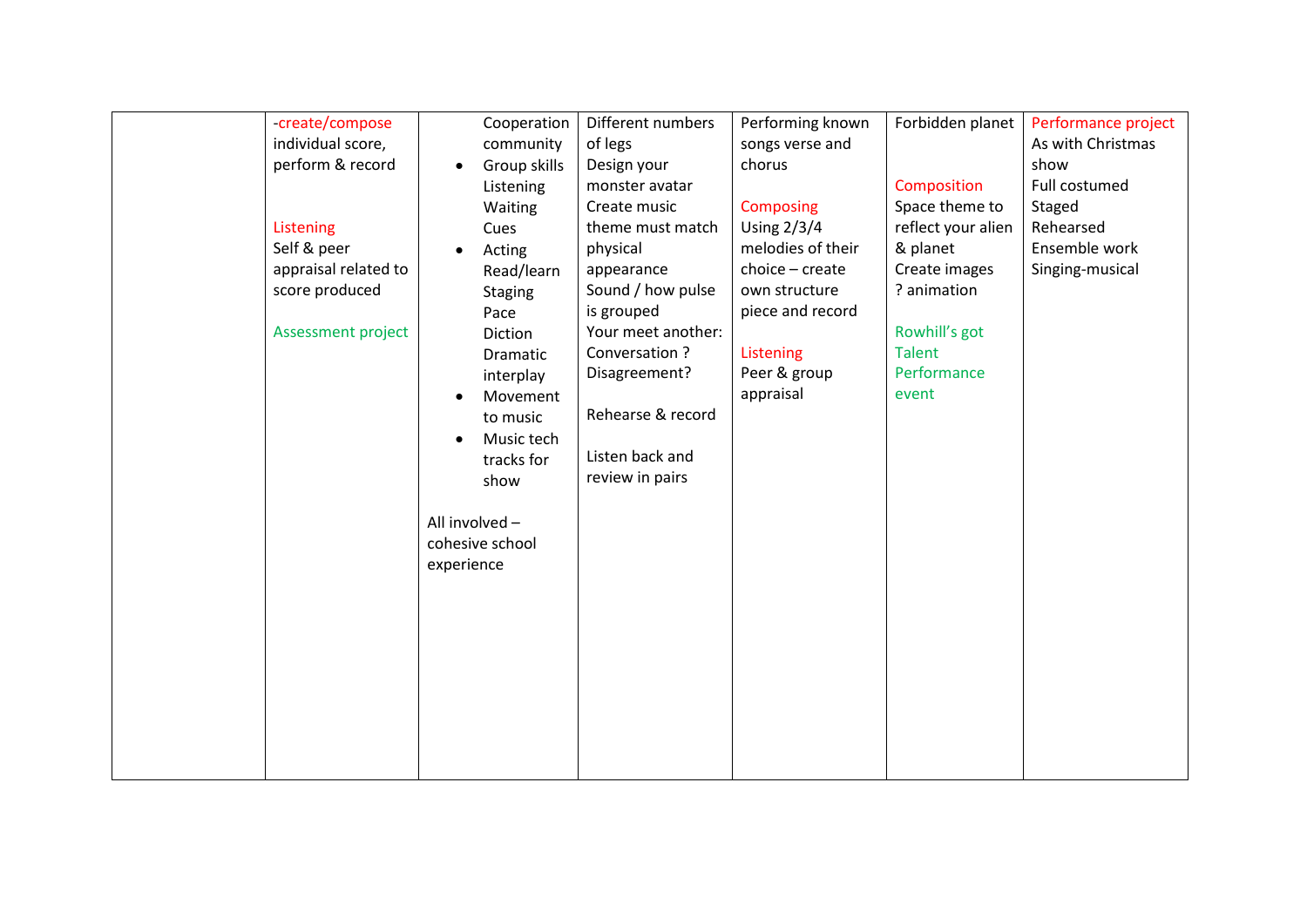|        | <b>OSTINATO - HOOKS</b>    | <b>SEASONAL MUSIC</b>    | <b>MUSIC FROM</b>      | <b>MUSIC FROM</b>     | <b>SOUNDTRACKS</b> | <b>SOUNDTRACKS/</b>      |
|--------|----------------------------|--------------------------|------------------------|-----------------------|--------------------|--------------------------|
|        |                            | <b>SOUNDSCAPES</b>       | <b>AROUND THE</b>      | <b>AROUND THE</b>     |                    | <b>TRANSITION HUB</b>    |
| T4     | <b>Exploring repeating</b> | <b>ENSEMBLE</b>          | <b>WORLD</b>           | <b>WORLD</b> (cont.)  | Exploration of     | <b>PERFORMANCE</b>       |
|        | patterns - melodic,        | <b>LISTENING</b>         |                        |                       | the role of music  | <b>EVENT</b>             |
| T5     | also rhythmic              |                          | <b>Exploring brief</b> | <b>Jamaica</b>        | in films, perform  |                          |
|        | Revising                   | Halloween - how          | snapshots of           | • Nyahbinghi          | well known         | <b>Summer Transition</b> |
|        | pulse/pattern              | can music be scary?      | musical styles,        | $\bullet$ Reggae      | themes create      | Hub performance          |
|        |                            | use of harmony           | instruments,           | Syncopation           | incidental music   |                          |
| Year 8 | Performance                | Sounds                   | traditions/ cultures   | Chords                | Types:             | Performance project      |
|        | Group - layers             | Atonal/non pulsed        | Performance            | <b>Bass line</b>      | <b>Thrillers</b>   | As with Christmas        |
|        | Notation - rhythm          | graphic scores           | project, some          | Melody hooks          | Horror             | show                     |
|        | Chord symbols              | conducting skills,       | aspects of             | • Bob Marley          | Space/fantasy      | Full costumed            |
|        | Explore repetition         | composition              | composition            | India                 | Anime              | Staged                   |
|        |                            | known themes             | African                | •Scales - raga &      | Rom/com            | Rehearsed                |
|        | Known riffs                |                          | • Polyrhythms          | Tala                  |                    | Ensemble work            |
|        | Songs/TV themes            | <b>Related Listening</b> | •Call & response       | •Rhythm patterns      | Perform            | Singing-musical          |
|        | Changes tempo,             | ? scary music            | Gamelan Indonesia      | ·Instruments &        | Individual         |                          |
|        | dynamics                   | trends?                  | •Layering              | sounds - drone        | Group              |                          |
|        |                            | Identifying features     | •Sound quality         | China - intervals,    | Known melodies     |                          |
|        | Listening                  |                          | • Pentatonic scale     | melodic patterning    | Compose            |                          |
|        | Identify riffs             | Own composition          | ·Influence             | Native music:         | Music to video     |                          |
|        | How do they work?          | Planning                 | <b>South America</b>   | <b>Australia</b>      | clip               |                          |
|        |                            | Rehearsal                | $•$ Samba              | ·Digeridoo            | Space theme        |                          |
|        | Composition                | Perform                  | $\bullet$ Cues         | <b>North America</b>  | Mickey mousing     |                          |
|        | Create thematic riff       | recording                | •Call & response       | •Native drums         | techniques         |                          |
|        | Based on hero              |                          | Syncopation            | Mexico - Inca         |                    |                          |
|        | Looking at hero            | Performance              | •Complex rhythmic      | <b>END OF PROJECT</b> | Listening /        |                          |
|        | themes, features           | Project                  | layering               | Workshop:             | viewing            |                          |
|        | trends                     | Christmas school         | •Drum band             | Horniman Museum       |                    |                          |
|        |                            | show either direct       |                        |                       | Peer & self-       |                          |
|        |                            | involvement /            | <b>UK</b> regional     | <b>MARCH 22ND</b>     | appraisal of       |                          |
|        | <b>Assessment project</b>  | supporting               | Ireland                | <b>Ksent</b>          | recordings         |                          |
|        |                            |                          |                        | performance/          |                    |                          |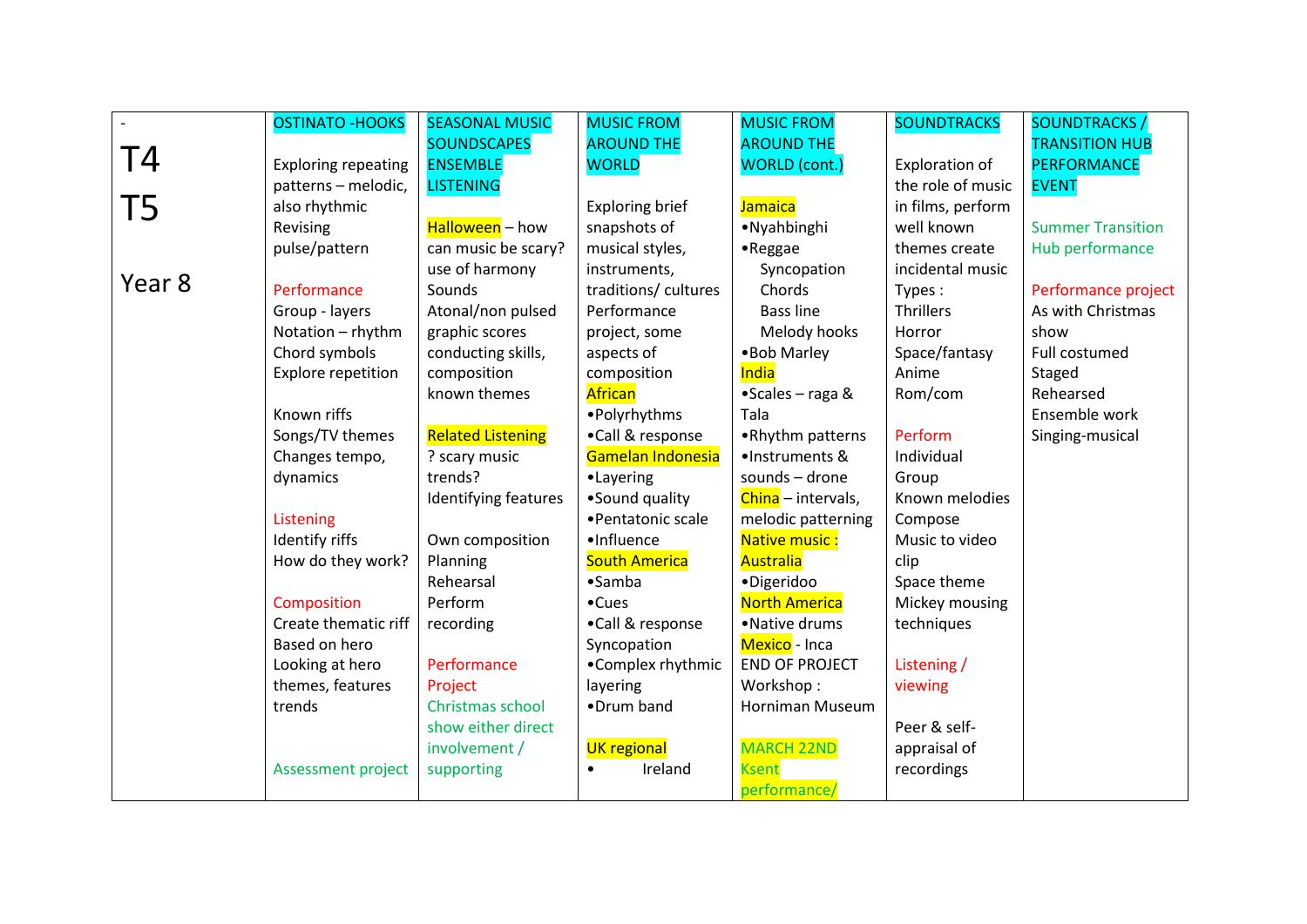|  | (as above) | Instruments          | composition           | Reflect on high |  |
|--|------------|----------------------|-----------------------|-----------------|--|
|  |            | Triplets $-$ reels   | project               | quality         |  |
|  |            | Scotland             | 14/2/20               | recordings to   |  |
|  |            | Compound             | -Professional         | video extracts- |  |
|  |            | time                 | conductor & string    | how does it     |  |
|  |            | Drums & pipes        | orchestra             | work?           |  |
|  |            | Drones & laments     | Sung & instruments    |                 |  |
|  |            | Wales                | Commissioned          | Rowhill's got   |  |
|  |            | Folksong             | piece                 | <b>Talent</b>   |  |
|  |            | Male voice           | Collaborative         | Performance     |  |
|  |            | Clogs                | <b>Aspirational-</b>  | event           |  |
|  |            | England<br>$\bullet$ | aiming high           |                 |  |
|  |            | Sea shanties         |                       |                 |  |
|  |            | Morris dancing       | <b>VIAM - WEMBLEY</b> |                 |  |
|  |            | Greensleeves         | <b>ARENA MARCH 22</b> |                 |  |
|  |            |                      |                       |                 |  |
|  |            |                      |                       |                 |  |
|  |            |                      |                       |                 |  |
|  |            |                      |                       |                 |  |
|  |            |                      |                       |                 |  |
|  |            |                      |                       |                 |  |
|  |            |                      |                       |                 |  |
|  |            |                      |                       |                 |  |
|  |            |                      |                       |                 |  |
|  |            |                      |                       |                 |  |
|  |            |                      |                       |                 |  |
|  |            |                      |                       |                 |  |
|  |            |                      |                       |                 |  |
|  |            |                      |                       |                 |  |
|  |            |                      |                       |                 |  |
|  |            |                      |                       |                 |  |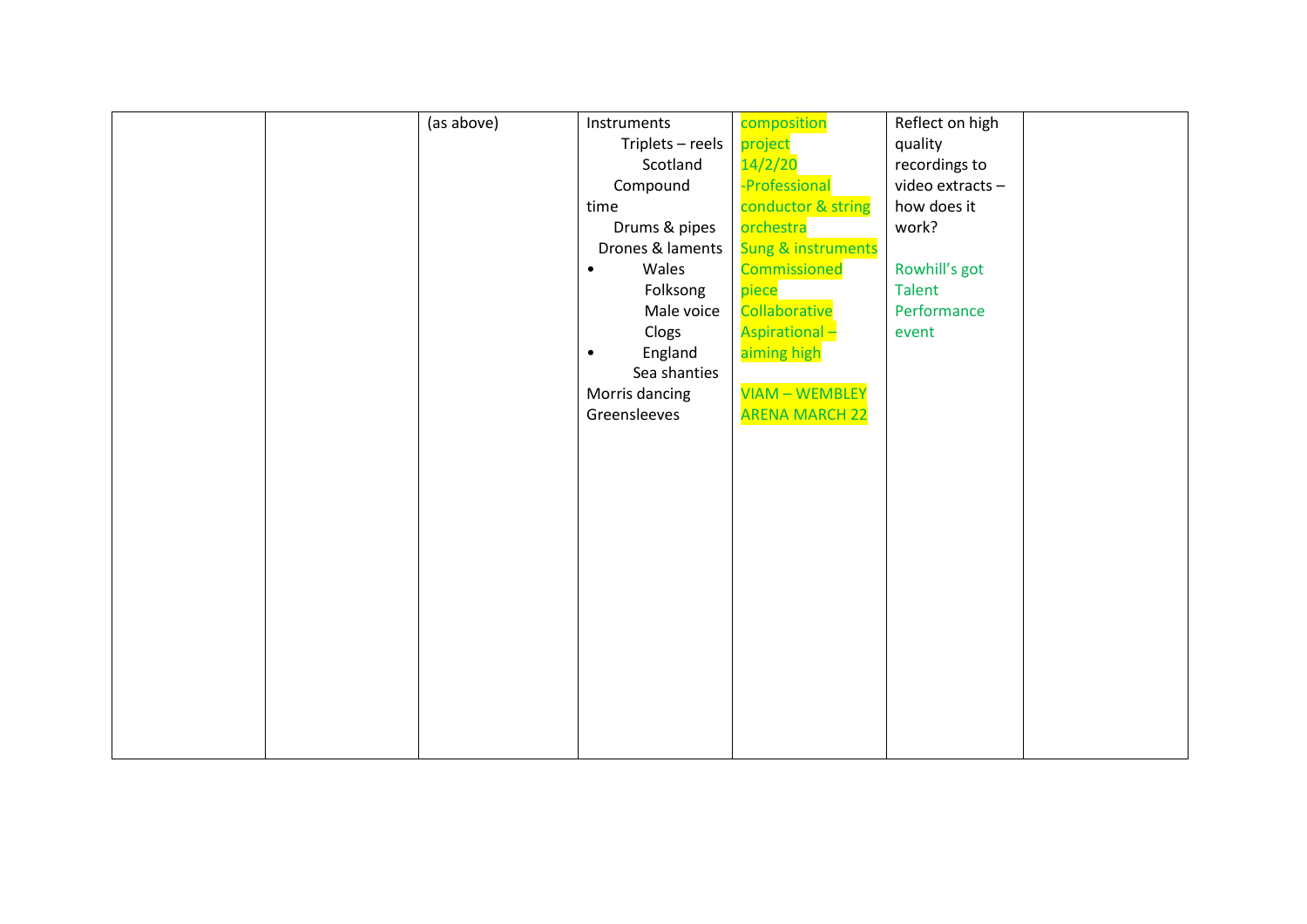|               | <b>ENSEMBLE</b>     | <b>FILM MUSIC</b>   | <b>VIDEO GAME</b>          | <b>COVER VERSIONS</b> | <b>HISTORY OF POP</b>         | <b>HISTORY OF POP</b>    |
|---------------|---------------------|---------------------|----------------------------|-----------------------|-------------------------------|--------------------------|
| Τ6            | <b>PLAYING</b>      | Seasonal focus-     | <b>MUSIC</b>               |                       | <b>MUSIC</b> from             | <b>MUSIC</b> (cont)      |
|               | Consolidating:      | horror              |                            | $LQ - why$ make a     | 1950ties                      |                          |
|               | Pulse               |                     | Project looking            | cover?                | brief overview of             | Study of                 |
| Year 9        | Pattern             | Exploration of the  | development video          | What different        | developments                  | developments and         |
|               | <b>Beat</b>         | role of music in    | game music                 | types are there?      | Covering:                     | styles continuing        |
|               | Intro               | horror films, (also | Role of music              | How do you make       | -Genres feat                  |                          |
| <b>BRONZE</b> | Cues                | animated/comedy)    | •Themes                    | them?                 | typical musical               | <b>Bronze arts award</b> |
|               | Ostinato            | perform well known  | •Sound xfs                 |                       | component                     | Complete folder:         |
| <b>ARTS</b>   | Skills - drum kit,  | themes create       | •Decision motifs           | Listen to selection   | focusing on 1                 |                          |
|               | keyboard, guitar,   | incidental music    |                            | Identify changes      | song                          | Evidence                 |
| <b>AWARD</b>  | bass, percussion    | Perform - Known     | <b>Musical features</b>    |                       | -Ensemble skills              | <b>Review</b>            |
|               | <b>GROUP SKILLS</b> | melodies            | Melodic                    | Tempo, genre,         | -Historical                   | <b>Peer review</b>       |
|               | Weekly              | Individual          | construction               | lyrics                | context                       |                          |
|               | performance         | Group               | Jumping bass line          | Bass line, chords,    | -Specific vocab               |                          |
|               | challenge - learn   | Compose             | Use of staccato            | melody, beats,        |                               | <b>Summer Transition</b> |
|               | piece, rehearse,    | Music to video clip |                            | texture               | Performing                    | Hub performance          |
|               | record              |                     | Performance                | Performing            | $Group-$                      | Event                    |
|               | Reggae              | Performance         | Play a variety of          | -As a group known     | Sample of style               |                          |
|               | Chasing cars        | Project             | themes                     | songs - original      | Individual-                   | Performance project      |
|               | Pachbel's cannon    | Christmas school    |                            | then transforming     | specific                      | As with Christmas        |
|               | Blues in C          | show either direct  | Composition                | -individual playing   | techniques                    | show                     |
|               | Drum medley         | involvement /       | Create own                 | tune/ostinato then    |                               | Full costumed            |
|               | Plus 1              | supporting          | character & theme          | changing or adding    | Short task $-$                | Staged                   |
|               |                     | (as above)          | Poss animation             | Composing             | composing in the              | Rehearsed                |
|               | <b>Listen back</b>  |                     |                            | Own cover             | style of                      | Ensemble work            |
|               | Peer & self         |                     | End of topic-              | Students choice       |                               | Singing-musical          |
|               | appraisal           |                     |                            | Decide changes        | RnB, Rock n roll              | <b>SUPPORTING ROLES</b>  |
|               | LO-did it work      |                     | Present character,         |                       | Soul, Rock                    | <b>LEAD ROLES</b>        |
|               | How can it be       |                     | theme explain<br>decisions | Listen<br>Self & peer | Reggae, Country               |                          |
|               | better              |                     |                            |                       | Hip hop, Dance<br>Plus Iconic |                          |
|               |                     |                     |                            | appraisal             |                               |                          |
|               |                     |                     |                            |                       | performers                    |                          |